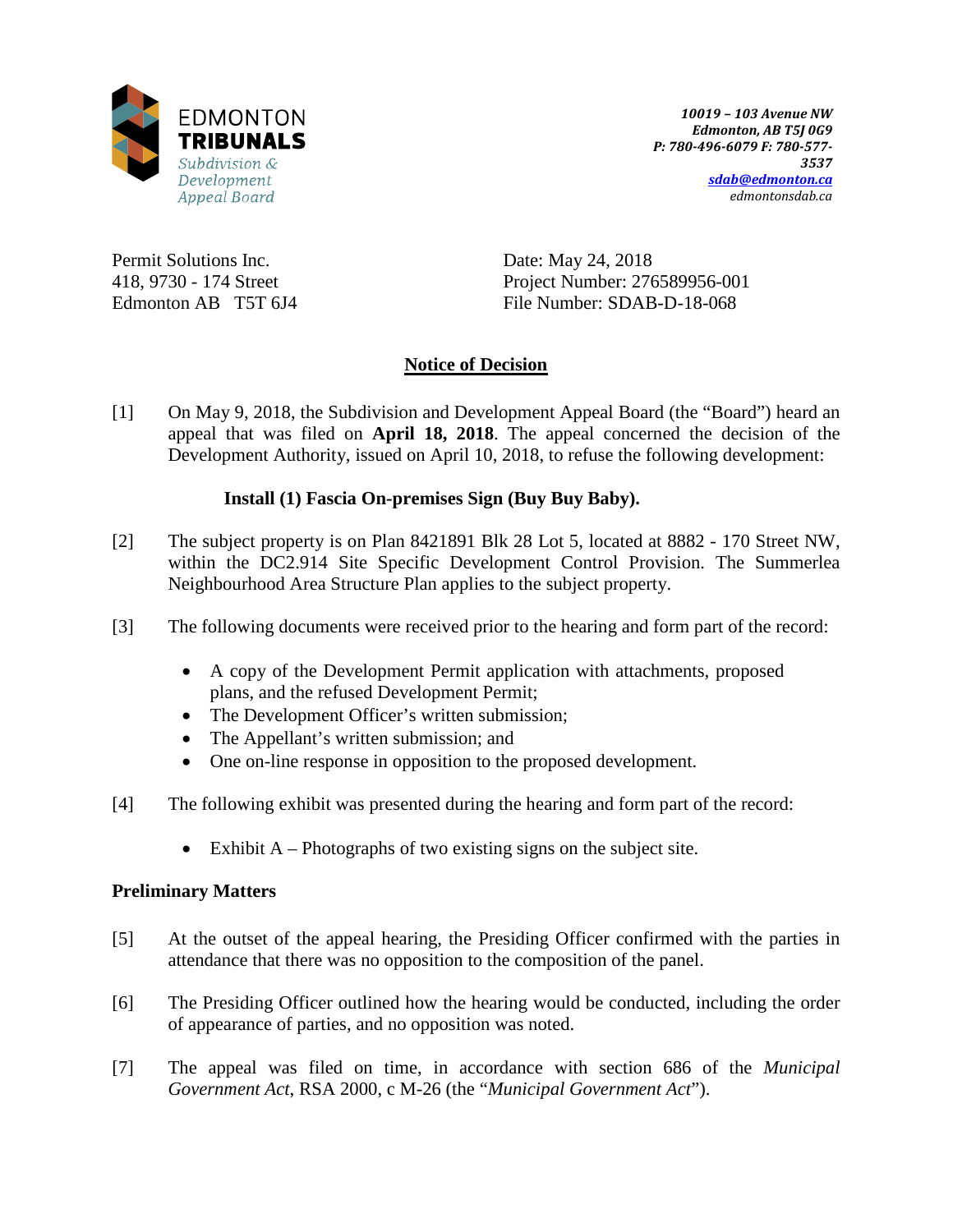#### **Summary of Hearing**

- *i) Position of the Appellant, Permit Solutions Inc.*
- [8] Ms. J. Matwychuyk and Mr. J. Czlonka appeared on behalf of Permit Solutions.
- [9] After the Presiding Officer outlined the limits of the Board's authority under section 685(4) of the *Municipal Government Act*, the Appellants explained that given the facts in this case they cannot understand how the Development Officer could ever have come to the stated conclusions. The Appellants reviewed and explained their written submission, calculations and photographs.
- [10] There are different ways to measure light. Mr. Czlonka explained how "candelas" and "lumens" are used to calculate foot-candles and the lux. The distance from a light to the subject in question, the intensity of the light and the beam angle are all required to calculate the amount of light on an area.
- [11] One lux is like a completely dark area with just the full moon for illumination. In this case, the net output of the sign is 4,800 lumens and the closest residence is 100.6 metres away. The amount of illumination that would affect this residence would be 0.02 lux which is  $1/50$  of the amount of the illumination of a full moon at night. When the existing street lamps, safety lamps, bus station and vegetation are taken into consideration the addition of 0.02 lux would not be noticed.
- [12] There is a significant amount of vehicular traffic on 87 Avenue (20,000 vehicles per day). During the winter months about 40 percent of this traffic occurs at night; therefore the passing headlights add to the existing illumination at this location. The Appellants provided photographs to illustrate the illumination effect of high intensity headlights caused by automobiles.
- [13] Photographs of the illumination generated by other on-site existing fascia signs, a freestanding sign, safety lights and the Edmonton Transit Station were reviewed to show the significant amount of light that is already being generated. They estimate the brightness of a nearby existing freestanding sign to be between 6,000 and 8,000 lumens and it is only 65 metres from the residences with no foliage blocking the light it emits.
- [14] The Appellants submitted photographs taken of the site showing that the existing intervening coniferous vegetation will also screen the proposed sign from the roadway as well as from residences further to the south.
- [15] They likened the light emitted by developments at West Edmonton Mall ("the Mall") and surrounding sources to the flow of water over Niagara Falls and argued allowing the proposed sign would be akin to adding the flow of a garden hose to the falls – no one would notice the addition. Based on their calculations and recorded observations at the site, the impact of the addition of the proposed sign would be negligible and imperceptible given current conditions.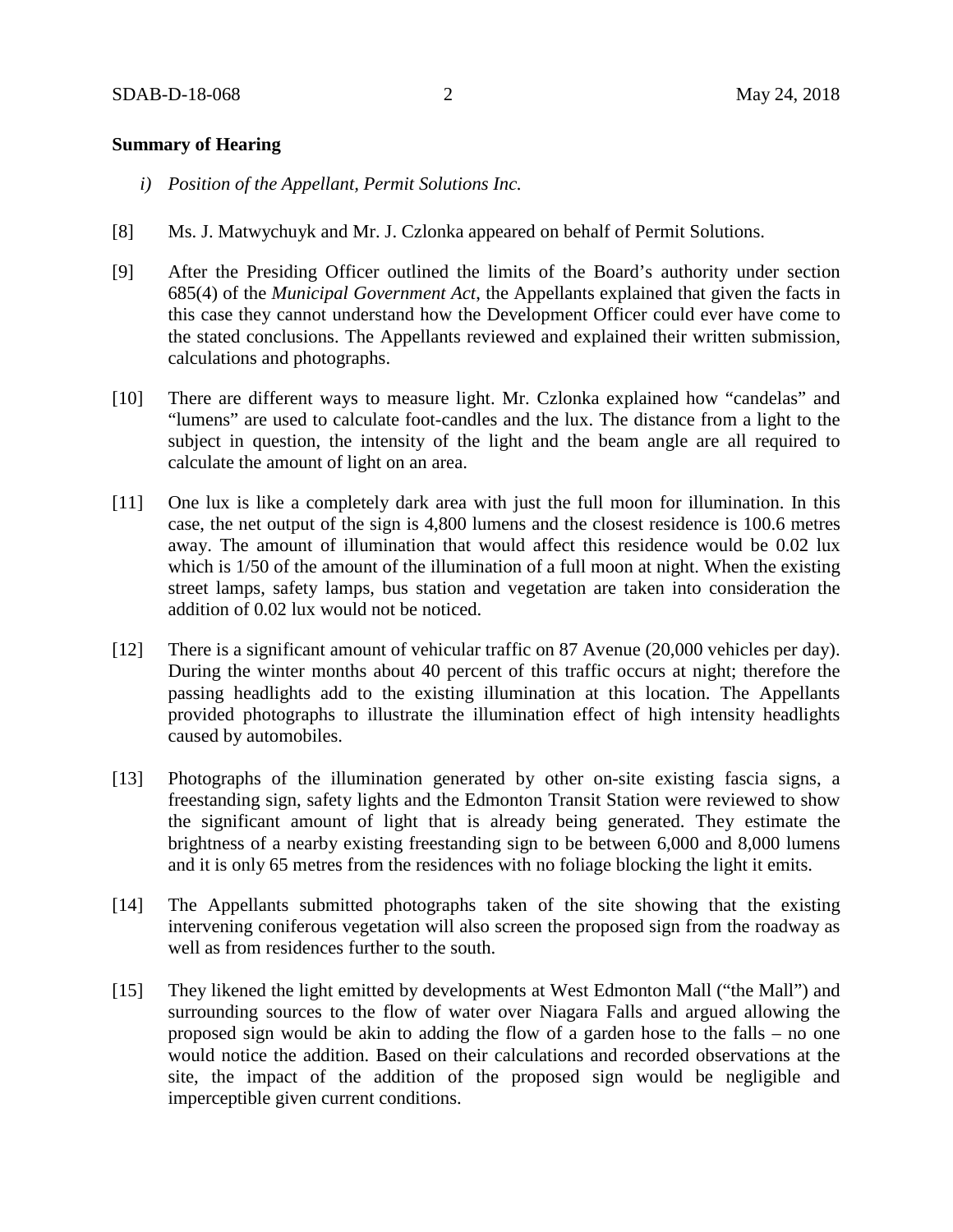- [16] The proposed sign is a channel letter sign with an opaque background. Only the copy will be illuminated. It is similar to many other signs existing at the subject site.
- [17] The proposed development is a wayfinding sign for clients of the store. Clients shopping for this type of product are often in the later months of pregnancy and traipsing across the Mall can be difficult. Buy Buy Baby and the Rec Centre are the only businesses located on the third level of the Mall. The sign is necessary as most clients would not expect to find a store on the third level.
- [18] In their view the proposed sign complies with all of the regulations of the Direct Control District and the *Edmonton Zoning Bylaw*. Its purpose and design is no different than any other previously approved signs found at the mall.
- [19] There are currently other similar signs existing along the sides of the parkade structure at different locations (Exhibit A). For example, there is a larger fascia sign with the wording Entrance 48 attached to the parking structure. There is also an almost identical lit fascia Bed Bath and Beyond sign attached to the parking structure. It is located on the other side of the Mall on the side of the parkade and closer to the surrounding residences it faces than the proposed sign**.**
- [20] The Appellants provided the following responses to questions from the Board.
	- a) This sign is compatible with the architectural style and development of the building as it is a typical fascia sign and no different than any other sign at a shopping centre. They are unsure how the Development Officer concluded this sign is not within the character of the building or property as 99.9% of mall signs are designed similarly. This Mall does not have a "historical design," – it is designed like a typical large shopping centre.
	- b) A wide variety of signs already exist at the Mall and the proposed sign follows the implied architectural guidelines of the Mall.
	- c) This business has two other fascia signs in place one facing west and the other facing south. The proposed sign is a wayfinding sign located at the ramp to help customers find the parking area.
	- d) They did not provide their light study to the Development Officer as this was not an application requirement. They do not know on what basis the Development Officer made his decision.
	- e) In their view, as proven by the photographs that they submitted, the vegetation on the berm and the trees in front of the closest residences were not taken into consideration when the Development Officer came to his opinion respecting visual clutter and light impact.
	- f) Further they argue that there is no sign proliferation as this would be the only sign on the parkade in this vicinity and the Sign complies with all the other applicable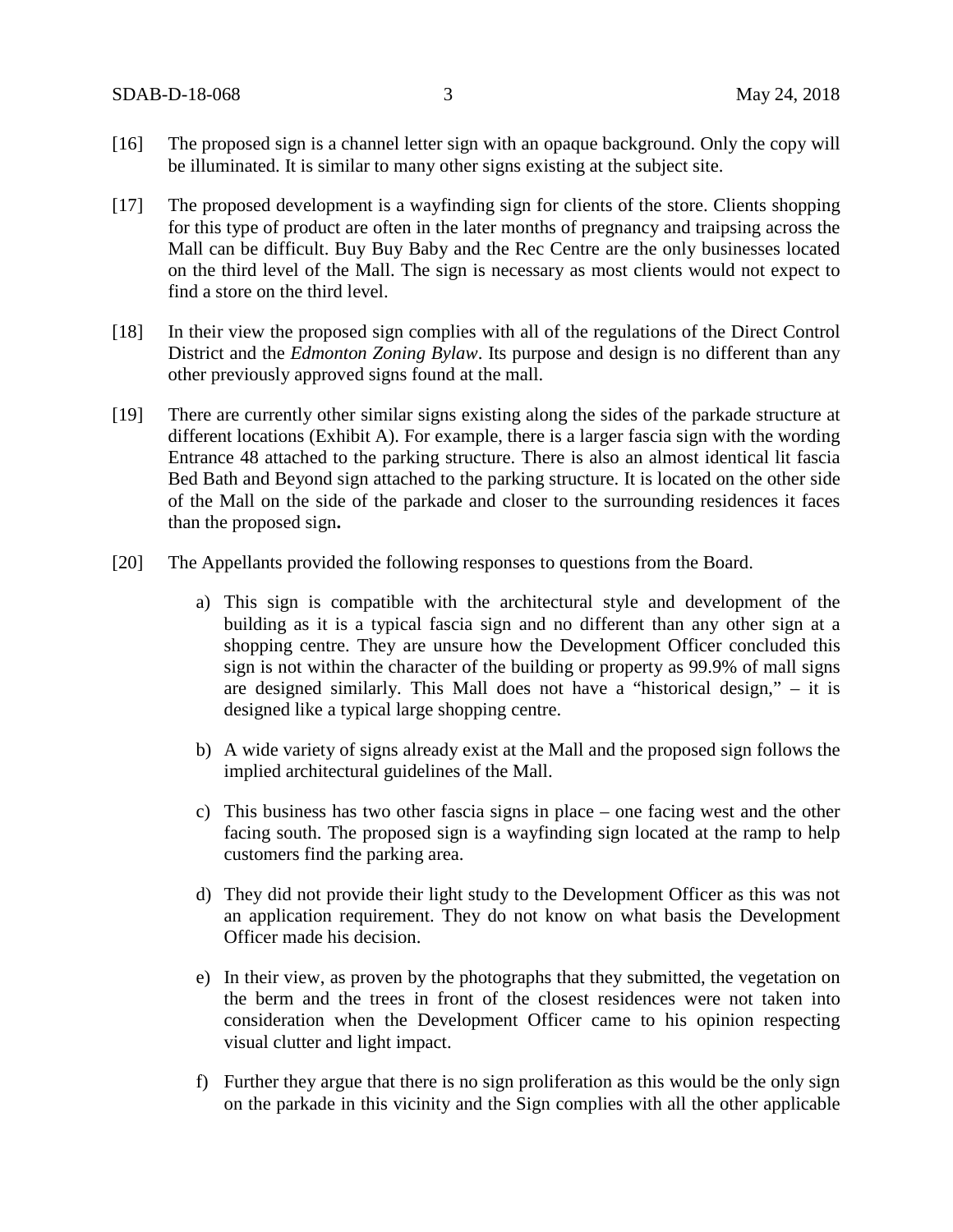development regulations in section 59 of the *Edmonton Zoning Bylaw* as required by the Direct Control District Regulations.

- *ii) Position of Manager – Ms. L. Lund, District Manager, Buy Buy Baby*
- [21] Buy Buy Baby receives daily feedback from their customers who cannot locate the exterior door to the business. Ms. Lund reiterated that clients are often pregnant or have small children. Their store has designated parking for mothers with children by their exterior door but these parking spaces are underused because clients cannot find them.
	- *iii) Position of the Development Officer, Mr. C. Kennedy*
- [22] The Development Authority was not in attendance but sent the Board a two-page written submission.

#### **Decision**

[23] The appeal is **ALLOWED** and the decision of the Development Authority is **REVOKED**. The development is **GRANTED** as applied for to the Development Authority.

#### **Reasons for Decision**

- [24] This is an appeal of the refusal of a Development Permit for a Fascia On-premises Sign. The Stamped Refused Plans specify that the proposed Sign is 4.0 feet in Height by 16 feet in Width. It has a black background and lit, white channel lettering 2 feet 2 1/4 inches in Height. The Appellants seek to install the Sign at a Height of 261 inches to the side of the parking structure which is attached to the principal building. The proposed location is 1491 inches from the property line of the subject Site and faces adjacent residences located to the south across 87 Avenue. The closest residence is 100.6 metres from the proposed Sign.
- [25] The subject Site is commonly known as West Edmonton Mall. It is a Direct Control District (DC2.914).
- [26] As the subject Site is designated as a Direct Control District, this matter is governed by section 685(4) of the *Municipal Government Act* which sets out the limited scope of appeal and the role of the Board:

685(4) Despite subsections (1), (2) and (3), if a decision with respect to a development permit application in respect of a direct control district

(a) …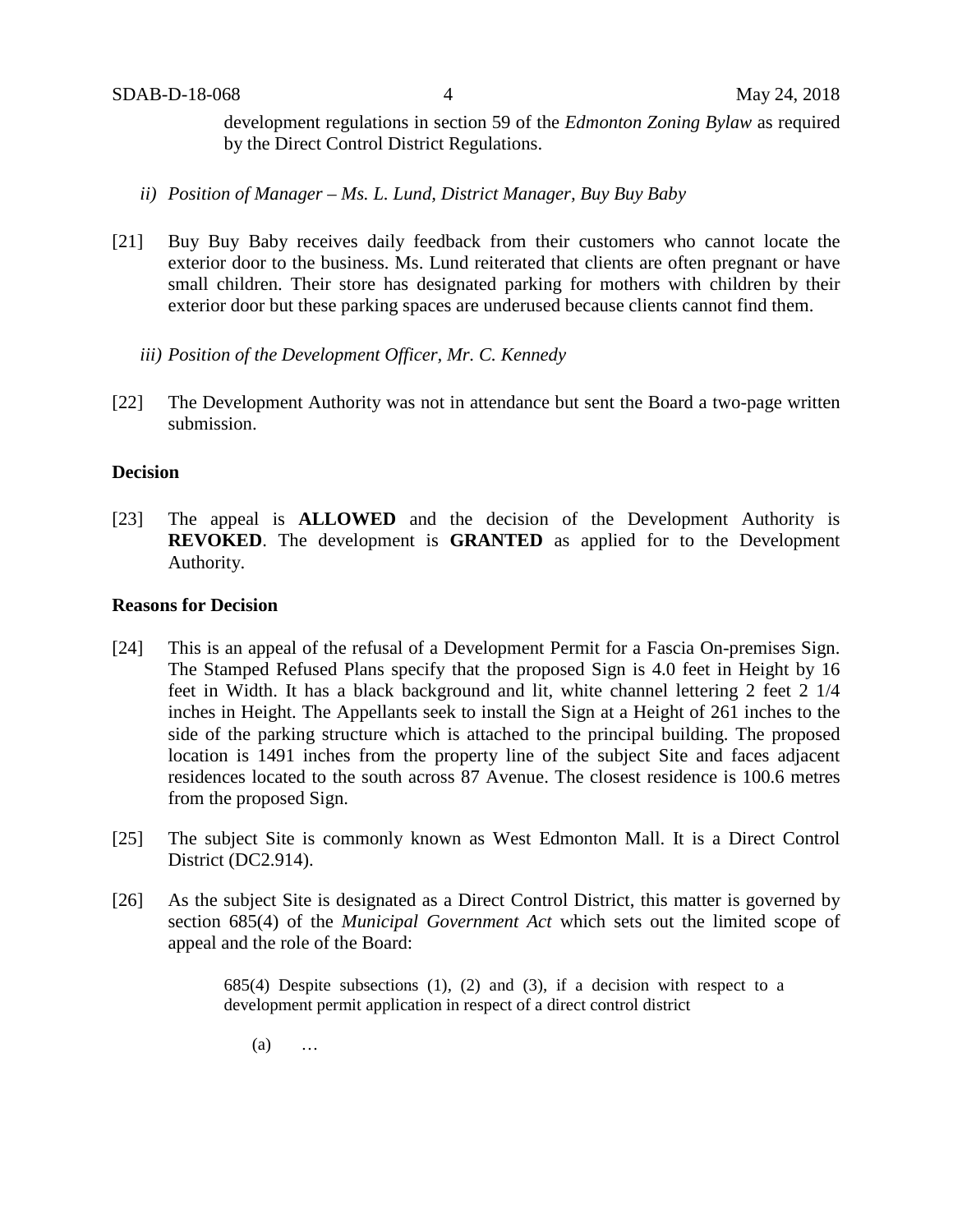- (b) is made by a development authority, the appeal is limited to whether the development authority followed the directions of council, and if the subdivision and development appeal board finds that the development authority did not follow the directions it may, in accordance with the directions, substitute its decision for the development authority's decision.
- [27] Pursuant to section 685(4), the Board first considered whether the Development Officer followed the directions of Council as found in DC2.914.
- [28] The General Purpose of this Direct Control District is found in section DC2.914.1:

To accommodate a variety of uses including commercial, office and professional services, health care services, residential, community, recreational, entertainment and educational uses with specific development criteria that will achieve a compatible relationship between the subject site, currently known as West Edmonton Mall, and surrounding land uses; and establish a high standard of building appearance appropriate to the Site's proximity to residential development.

- [29] Fascia On-premises Sign is a listed Use per section DC2.914.3(oo).
- [30] Section DC2. 914.4 is also relevant. It provides in part:

(n) Signs shall be in accordance with Schedule 59E (Regulations for Permitted Signs) and the general provisions of Section 59 of the Zoning Bylaw, and the following:

(i) All exterior Signs shall be compatible with the architectural character and style of development on the Site, to the satisfaction of the Development Officer…

[31] In the Refused Development Permit, the Development Officer gave two reasons for refusal which included three conclusions:

> 1. All exterior Signs shall be compatible with the architectural character and style of development on the Site, to the satisfaction of the Development Officer. (Reference section  $DC2.914.4(n)(i)$

> *The proposed Sign, located on the parkade, is not consistent with the placement of existing Fascia On-premises Signs on site. Currently, Fascia On-premises Signs are located on exterior building walls to identify or advertise a business located in the shopping centre where the Sign is displayed. The proposed sign would adversely impact the architectural character by creating sign proliferation and visual clutter on the site.*

> 2. For all Sign Applications, the Development Officer shall have regard for the scale and architectural character of the building and the land use characteristics of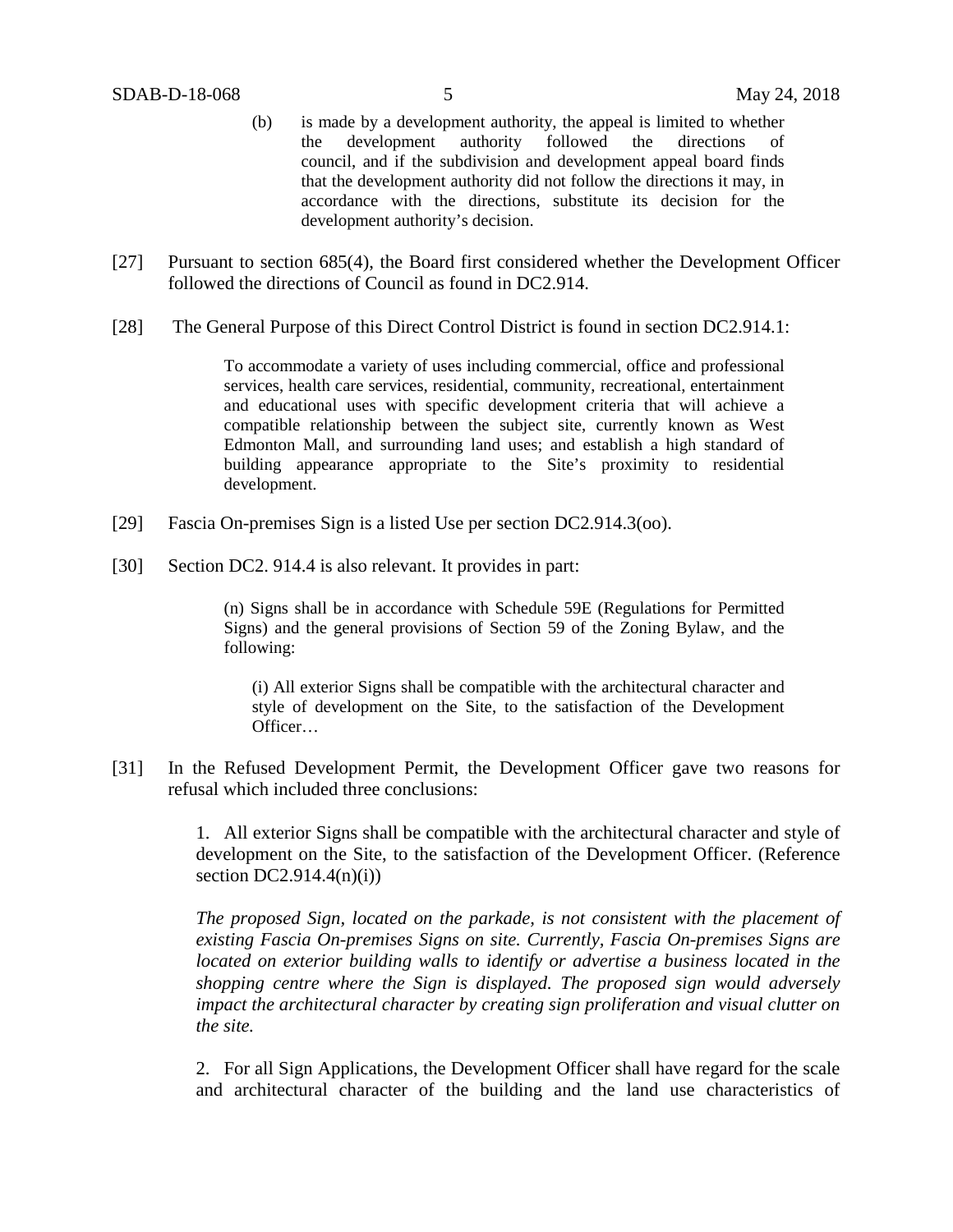surrounding development. The Development Officer shall refuse any Sign Application that may adversely impact the amenities or character of the Zone. (Reference section 59.2(6)).

*The proposed development would, in the opinion of the Development Officer, materially interfere with or affect the use, enjoyment or value of neighbouring properties due to light pollution.* 

[32] The Development Officer did not attend the appeal, but he did provide a written report which reiterates the reasons for refusal as follows:

### **4. Regulation Review and Discussion of Variances and/or Deficiencies and Related Justification**

*It was the opinion of the Development Authority that the requested variance was not in keeping with the intentions of City Council as provided in Direct Control Zone DC2 (914). The Direct Control Zone states: "All exterior Signs shall be compatible with the architectural character and style of development on the Site, to the satisfaction of the Development Officer." The proposed sign, located on the parkade, was not consistent with the placement of existing Fascia On premises Signs on site. Currently, Fascia On-premises Signs are located on exterior building walls to identify or advertise a business located in the shopping centre where the Sign is displayed. The proposed sign would adversely impact the architectural character by creating sign proliferation and visual clutter on the site.*

- [33] No other information was provided to the Board to explain or support the Development Officer's conclusions or to refute any of the submissions or evidence provided by the Appellants.
- [34] The Appellants acknowledged that the Development Officer had come to the conclusions stated in the refused permit and that section DC2.914.4(n) includes the phrase "to the satisfaction of the Development Officer." However, they argued these conclusions are wrong, could not be supported by the factual circumstances, and are unfair as they are contrary to several previously approved Development Permits for identical and more impactful Signs in place at the subject Site.
- [35] The Appellants are very familiar with Signs and deal with related light issues regularly. They have made other applications for Signs on the subject Site and are therefore also familiar with the prior approvals, although they did not provide any specifics.
- [36] They provided a detailed 15-page report, explanatory oral submissions and photographs to support their view that Development Officer's conclusions were not reasonably possible.
- [37] The Appellants argued that based on the evidence, the light emanating from the proposed Sign could not possibly materially interfere with or affect the use, enjoyment or value of neighbouring properties due to light pollution: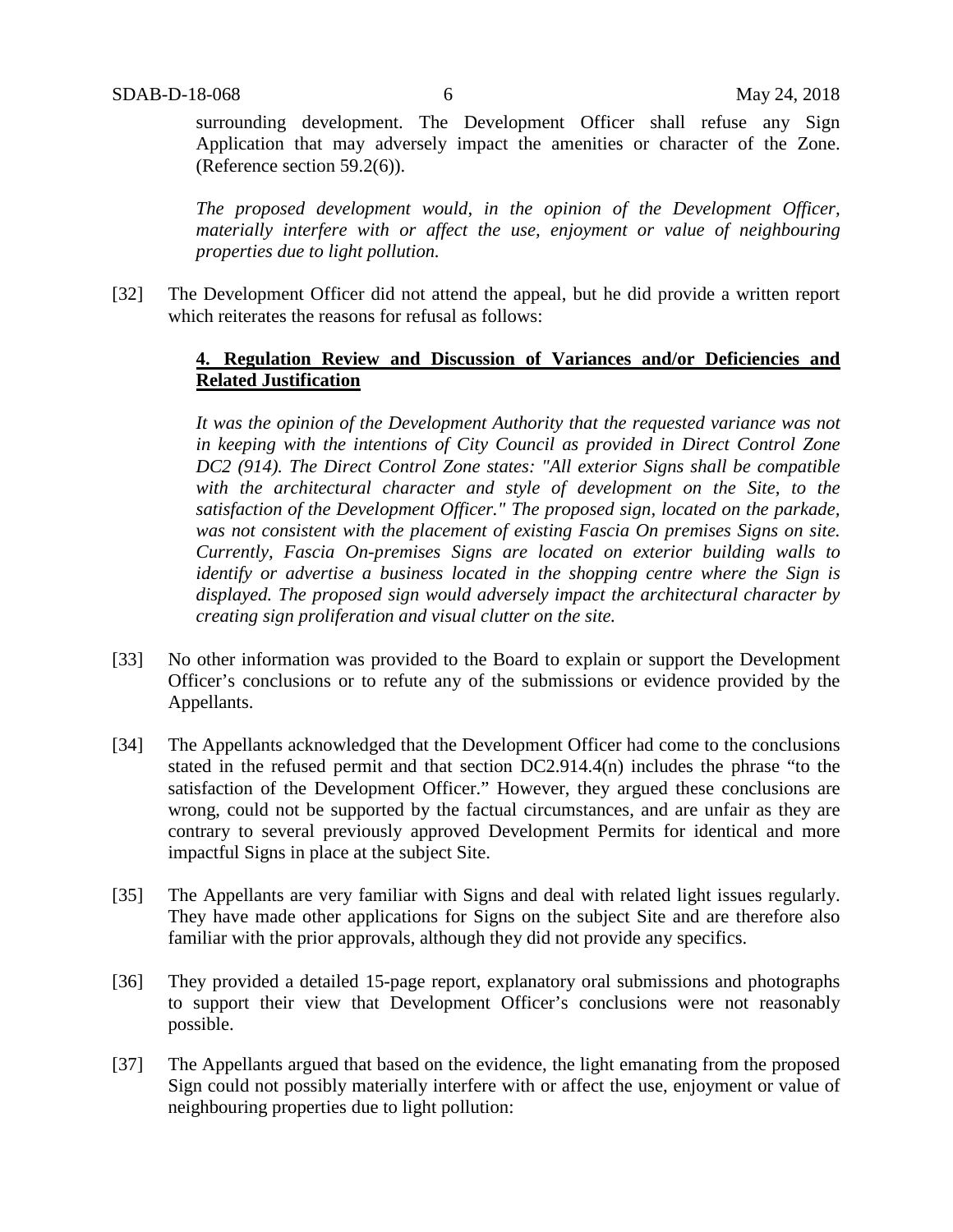- *i)* Using "worst case scenario values", the Appellants calculated the amount of light that would be emitted by the proposed Sign and perceived at the nearest residential dwelling. These calculations showed that without any other mitigating environmental conditions, the proposed Sign will result in at most .02 lux, 0.00186 foot candles or 1/50 the amount of light provided by a full moon.
- *ii)* Next, they provided detailed information about the background ambient light emitted by the specific type of street lights currently installed along 87 Avenue between the residences and the subject Site. The Appellants included a simulation to demonstrate that given the light pollution produced by these existing street lights, any light emitted by the proposed Sign would be completely washed out and imperceptible by any of the residents facing it regardless of any of the other intervening conditions.
- *iii*) They then provided aerial and street level photographs taken from north and south showing the views across the existing berm and the mature vegetation, including several large coniferous trees along the perimeter of the Site on the north side of 87 avenue as well as the mixed, mature vegetation on the south side of the 87 avenue on the public lands and in the rear yards of the adjacent residential lots. These photographs demonstrated that the existing vegetation obscures the view of the proposed location for the Sign.
- *iv)* They provided technical information about the actual traffic (20,000 vehicles per day) passing by on 87 Avenue and the light cast by several different types of common head lights given the statistical information about sunlight and the hours of roadway use. According to their calculations, the intervening light pollution cast by traffic would far outstrip any signage in the area.
- *v)* Given the current conditions, they concluded that "any increase in illumination emitted from the proposed Sign, when combined with the light output of the street lamps and vehicle headlamps, will not result in any perceived increase in brightness at the nearby residences."
- *vi)* Over and beyond that evidence, the Appellants also provided photographs of the other existing sources of light pollution along 87 Avenue due to approved Signs on the south side of the Mall and along the perimeter of the subject Site. They noted that some of these existing Signs would have more impact on adjacent properties than the proposed Sign based on their photographs.
- *vii)* Finally, the Appellants provided information about the light cast by the existing Transit Station located just west of the proposed Sign location and between the subject Site and residences to the south.
- [38] The Appellants argued that the proposed Sign was exactly what would be expected on the subject Site given the purpose of this Direct Control District and the Sign could not in fact be considered incompatible with the architectural style and character of development on the Site (as the Development Officer stated) based on the following evidence: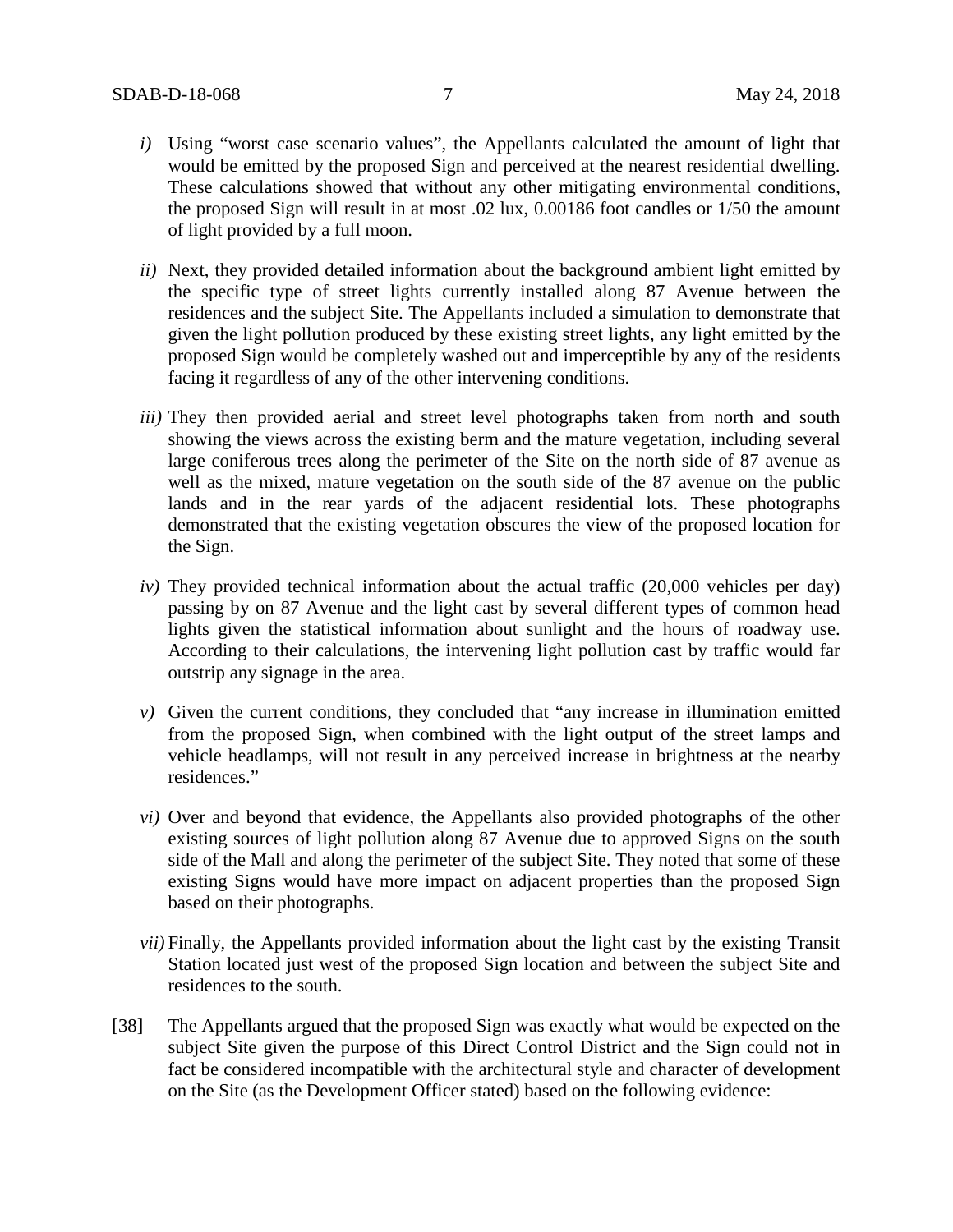- *i)* They were unaware of any specific written architectural guidelines applicable to Signs at West Edmonton Mall. As the photographs show, the proposed Sign fits in perfectly with the existing commercial environment and with whatever architectural designs this large commercial shopping centre could possibly have.
- *ii)* Their submission showed that the subject Site is a very large shopping mall. There are many diverse types of commercial Signs of many sizes. The vast majority of the existing Fascia or Freestanding On-Premises Signs are similar to the proposed development; they are lit and include channel lettering to identify specific businesses.
- *iii*) They submitted photographs in direct contradiction to the Development Officer's conclusion that proposed Sign location is contrary to architectural guidelines because it is inconsistent with the existing Fascia On-premises Signs locations which are located on the building walls as opposed to the parkade.
- *iv)* Their photographs clearly show other on-site Signs attached to the side walls of the main Mall structure, Signs attached to the connected parking structure and Signs at freestanding locations. The photos included two lit, Fascia on-Premises Signs that were very similar to the proposed Sign and had been attached to the side of the parkade. One of these, the Bed Bath and Beyond Sign, was for a related company. Other than the specific Copy, that Fascia Sign was virtually identical to the proposed Sign. It was located on the parking structure facing residential properties at a smaller separation distance than the proposed Sign.
- *v)* The Development Officer's conclusion that the proposed Sign would add to proliferation of signs was not correct based on the factual conditions at the Site, including: the proposed Sign was to be located in an isolated location; the subject Site is a very large mall where many diverse Signs would be expected and did in fact exist; and the proposed Sign was otherwise fully compliant with all regulations, including any maximum number, locational and separation regulations.
- *vi)* Several of the previously approved Signs shown in their photographs were larger and demonstrably more impactful on the neighbouring residences. In their view, it was unfair and arbitrary to deny their compliant application in view of those other existing approved Signs.
- [39] In the Board's view, when Council delegated to the Development Officer the authority to make a decision with respect to this matter, it was implicit that the Development Officer should exercise his discretion to refuse the application for a Listed Use reasonably and based on a correct understanding of the circumstances at the subject Site and should not act arbitrarily. Based on all of the evidence, the Board finds that this was not done. The Appellants thoroughly refuted each of the Development Officer's conclusions and the Board finds that the substantial and un-refuted evidence clearly establishes that: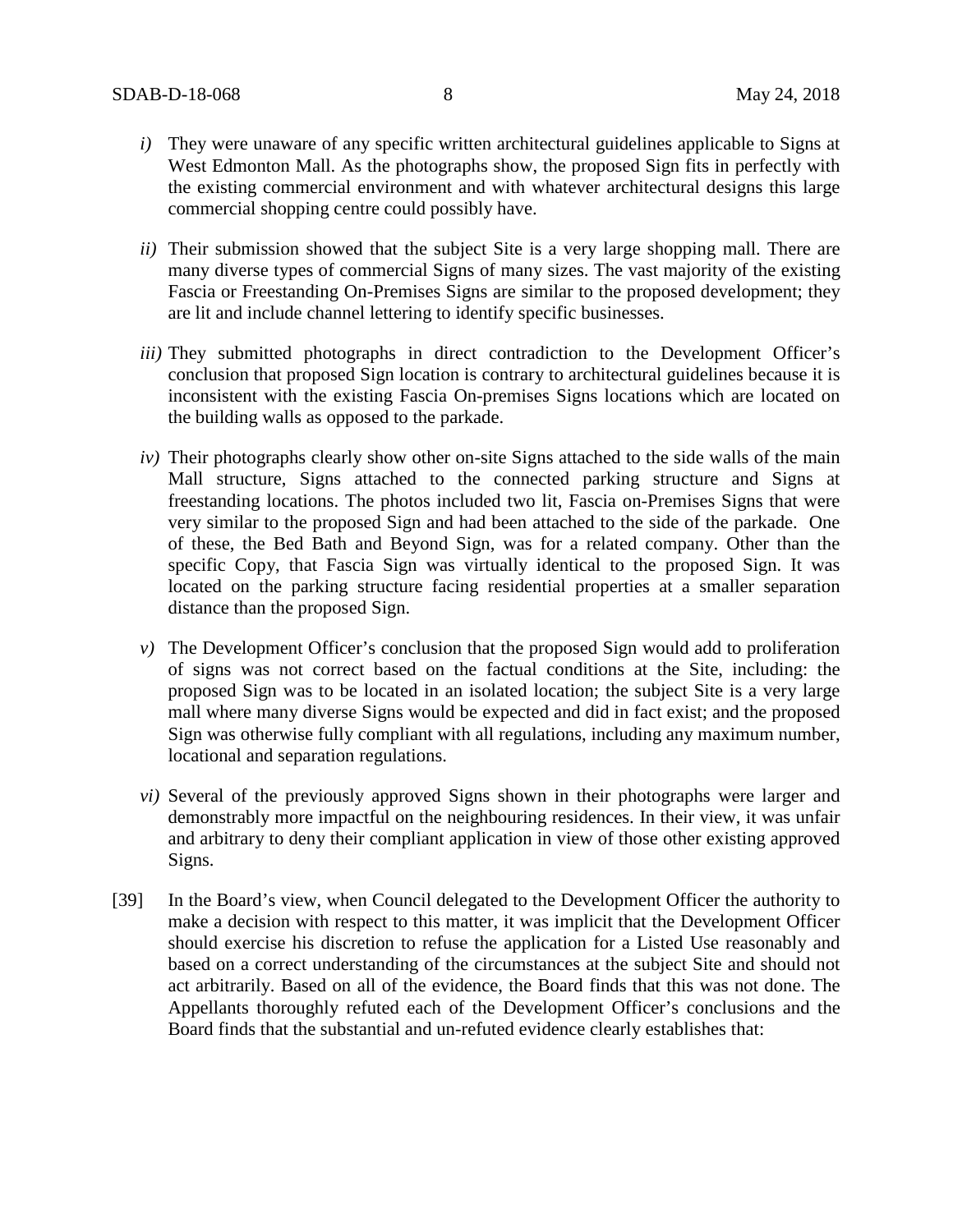- *i*) the proposed Sign is not inconsistent with the placement of existing Fascia On-premises Signs as other Signs are in fact located on both the building walls and the walls of the attached parkade, as well as at freestanding locations.
- *ii)* the light emitted by the proposed Sign will have a negligible impact on neighbouring residences given its location, the existing mature vegetation and the surrounding ambient conditions; and,
- *iii)* the proposed Sign fits squarely in the general purpose of this Direct Control District and the existing environment - a large shopping centre with a significant number of previously approved comparable on-Site Fascia Signs, including Signs which are similar in style and identical in location. It could not reasonably be said to add to proliferation of Signs and visual clutter on the property or to be inconsistent with architectural guidelines.
- [40] Therefore the Board finds that the Development Officer failed to follow the directions of Council, particularly the implicit direction that decisions be reasonable, based on a correct understanding of the circumstances and not arbitrary.
- [41] Given this conclusion, the Board then considered the application. After taking account of the written objection received from an affected party who was concerned about light emissions, the Board approved the proposed development for the reasons outlined above in relation to the directions of Council.

KChman of

Ms. K. Cherniawsky, Presiding Officer Subdivision and Development Appeal Board

Board Members in Attendance: Mr. B. Gibson; Mr. K. Hample; Ms. G. Harris; Mr. A. Nagy

cc: Development & Zoning Services – Mr. C. Kennedy / Ms. B. Noorman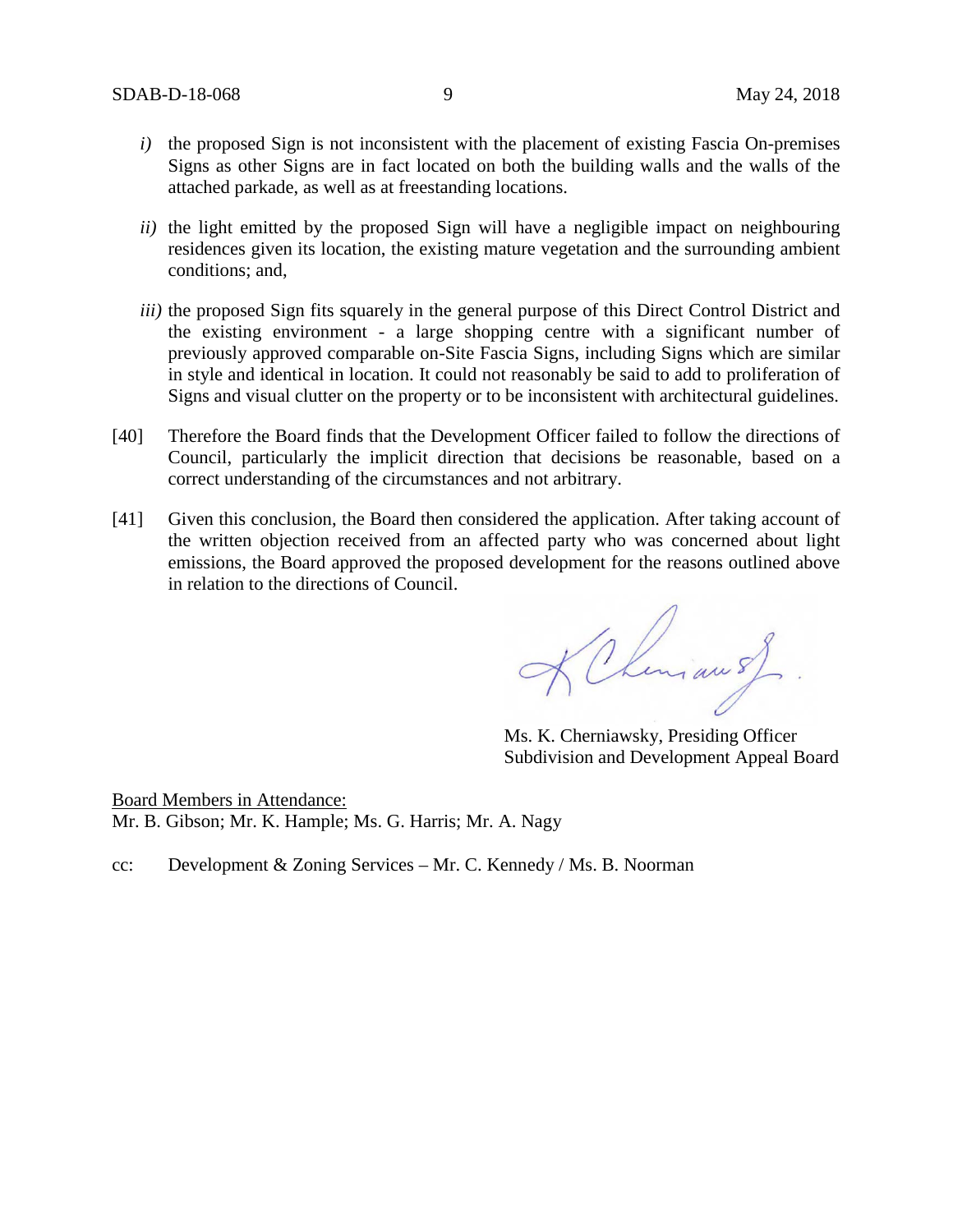### **Important Information for the Applicant/Appellant**

- 1. This is not a Building Permit. A Building Permit must be obtained separately from the Sustainable Development Department, located on the 2nd Floor, Edmonton Tower, 10111 – 104 Avenue NW, Edmonton, AB T5J 0J4.
- 2. Obtaining a Development Permit does not relieve you from complying with:
	- a) the requirements of the *Edmonton Zoning Bylaw*, insofar as those requirements have not been relaxed or varied by a decision of the Subdivision and Development Appeal Board,
	- b) the requirements of the *Alberta Safety Codes Act*,
	- c) the *Alberta Regulation 204/207 – Safety Codes Act – Permit Regulation*,
	- d) the requirements of any other appropriate federal, provincial or municipal legislation,
	- e) the conditions of any caveat, covenant, easement or other instrument affecting a building or land.
- 3. When an application for a Development Permit has been approved by the Subdivision and Development Appeal Board, it shall not be valid unless and until any conditions of approval, save those of a continuing nature, have been fulfilled.
- 4. A Development Permit will expire in accordance to the provisions of section 22 of the *Edmonton Zoning Bylaw, Bylaw 12800*, as amended.
- 5. This decision may be appealed to the Alberta Court of Appeal on a question of law or jurisdiction under section 688 of the *Municipal Government Act*, RSA 2000, c M-26. If the Subdivision and Development Appeal Board is served with notice of an application for leave to appeal its decision, such notice shall operate to suspend the Development Permit.
- 6. When a decision on a Development Permit application has been rendered by the Subdivision and Development Appeal Board, the enforcement of that decision is carried out by the Sustainable Development Department, located on the 2nd Floor, Edmonton Tower, 10111 – 104 Avenue NW, Edmonton, AB T5J 0J4.

*NOTE: The City of Edmonton does not conduct independent environmental checks of land within the City. If you are concerned about the stability of this property for any purpose, you should conduct your own tests and reviews. The City of Edmonton, when issuing a development permit, makes no representations and offers no warranties as to the suitability of the property for any purpose or as to the presence or absence of any environmental contaminants on the property.*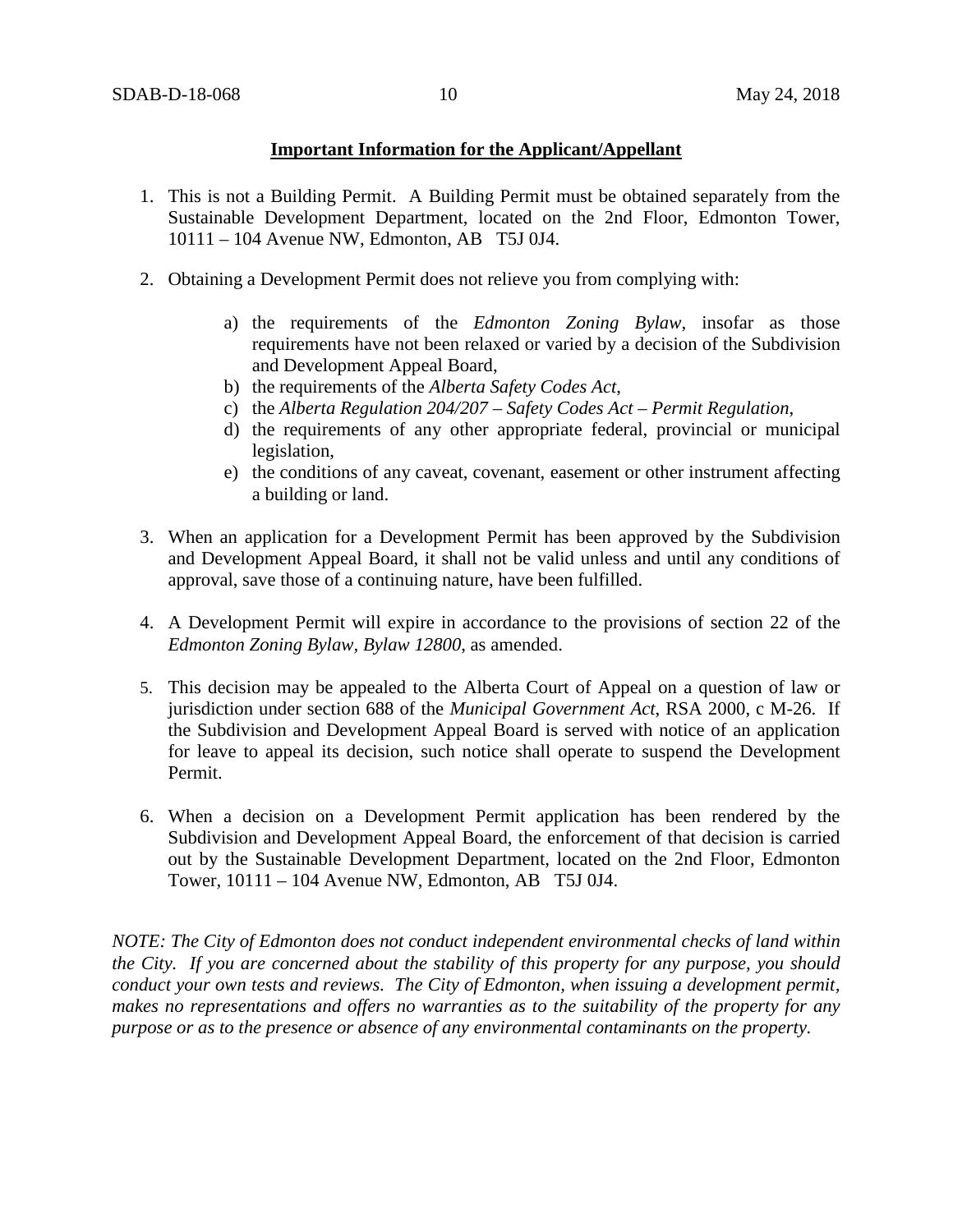

# **SDAB-D-18-069**

# **Application No. 271687264-001**

An appeal to Change the Use from a Professional, Financial and Office Support Services to a Child Care Services (122 children) and to develop an outdoor play space (remove 6 parking spaces), located at 6060 – Andrews Way SW, was **RESCHEDULED** to May 23, 2018.